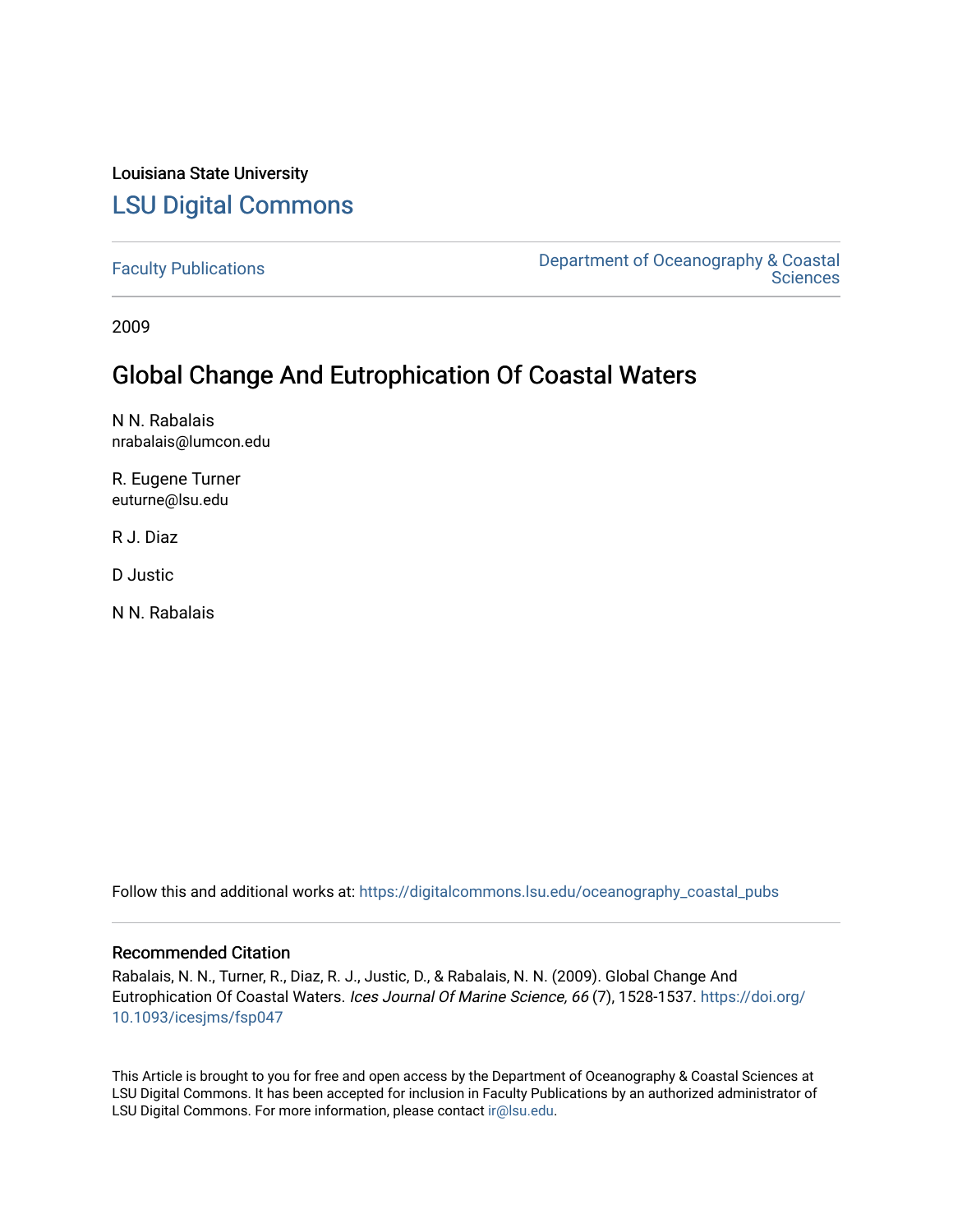# Global change and eutrophication of coastal waters

## Nancy N. Rabalais, R. Eugene Turner, Robert J. Díaz, and Dubravko Justić

Rabalais, N. N., Turner, R. E., Díaz, R. J., and Justić, D. 2009. Global change and eutrophication of coastal waters. – ICES Journal of Marine Science, 66: 1528–1537.

The cumulative effects of global change, including climate change, increased population, and more intense industrialization and agribusiness, will likely continue and intensify the course of eutrophication in estuarine and coastal waters. As a result, the symptoms of eutrophication, such as noxious and harmful algal blooms, reduced water quality, loss of habitat and natural resources, and severity of hypoxia (oxygen depletion) and its extent in estuaries and coastal waters will increase. Global climate changes will likely result in higher water temperatures, stronger stratification, and increased inflows of freshwater and nutrients to coastal waters in many areas of the globe. Both past experience and model forecasts suggest that these changes will result in enhanced primary production, higher phytoplankton and macroalgal standing stocks, and more frequent or severe hypoxia. The negative consequences of increased nutrient loading and stratification may be partly, but only temporarily, compensated by stronger or more frequent tropical storm activity in low and mid-latitudes. In anticipation of the negative effects of global change, nutrient loadings to coastal waters need to be reduced now, so that further water quality degradation is prevented.

Keywords: climate change, coastal, estuaries, eutrophication, Gulf of Mexico, hypoxia, nutrients, stratification, tropical storms.

Received 15 August 2008; accepted 6 February 2009; advance access publication 28 March 2009.

N. N. Rabalais: Louisiana Universities Marine Consortium, 8124 Highway 56, Chauvin, LA 70344, USA. R. E. Turner and D. Justić: Department of Oceanography and Coastal Sciences, Louisiana State University, Baton Rouge, LA 70803, USA. R. J. Díaz: Virginia Institute of Marine Science, College of William and Mary, Gloucester Point, VA 23178, USA. Correspondence to N. N. Rabalais: tel: +1 985 851 2801; fax: +1 985 851 2874; e-mail: nrabalais@lumcon.edu.

## Introduction

The world's climate has changed, and human activities will continue to contribute to the acceleration of emission of greenhouse gases and rising temperatures. The effects of global climate change (GCC) are already detectable in the decline in snow cover, glaciers and polar ice, which have led to a poleward shift in plant and animal distributions, and caused changes in algal and fish communities and foodwebs (IPCC, 2007). The regional outcomes of the various GCC scenarios will likely manifest in many different and synergistic effects on various components of ecosystems. These outcomes may be difficult to detect in the near term, because they are currently masked by the inherent "background" variability of natural systems, and because there are effects resulting from other human-caused changes (Sanderson et al., 2002; Halpern et al., 2008). The sum of the natural variability, GCC, and human effects is what we refer to as "global change". The drivers causing coastal eutrophication are set within a larger framework of multiple human-induced stressors, including overfishing, chemical contaminants, coastal habitat degradation, and invasive species (Paine et al., 1998; Breitburg et al., 1999; Rabalais, 2004). For example, the declining salinity and oxygen concentrations prevalent in the spawning areas of the eastern Baltic Sea are not driven by changes resulting only from GCC. The effects of changes in hydrographic conditions, however, are causally related to the reproductive success of cod (Gadus morhua), and when combined with high fishing pressure, such changes resulted in a decline of the stock to the lowest level on record in the early 1990s (Köster et al., 2005). The synergistic effects of GCC and other global effects will make restoration of fish stocks more difficult than currently.

This paper addresses some important mechanisms by which global change may affect the eutrophication of coastal and estuarine ecosystems. Eutrophication, defined as the increased rate of primary production and accumulation of organic matter (modified from Nixon, 1995), usually results from the excessive addition of nutrients, and results in undesirable changes in ecosystems. Eutrophication is a global phenomenon, with significant effects on foodwebs, water quality, and aquatic chemistry (Cloern, 2001; Rabalais, 2004). As in the sense of multiple stressors described above, we are unable to differentiate completely the GCC aspect and the anthropogenic activities aspect of global change on eutrophication. We proceed in the following sequence, however, keeping in mind that there is considerable overlap in the pressures and consequences. We first discuss GCC in the context of physical, chemical, and biological environments, and then with expected landscape changes and uses resulting from increased human pressures. A case study is presented for the northern Gulf of Mexico, which is strongly influenced by the Mississippi River, a river that has already undergone major changes because of human activities and which is likely to be aggravated by GCC. This area, although not unique, is one of the more notable cases of human-caused eutrophication in the global coastal zone.

#### GCC and coastal systems

If the average global temperature rises by  $0.4^{\circ}$ C over the next three decades and by  $1.8-4.0^{\circ}$ C over the next century (IPCC, 2007),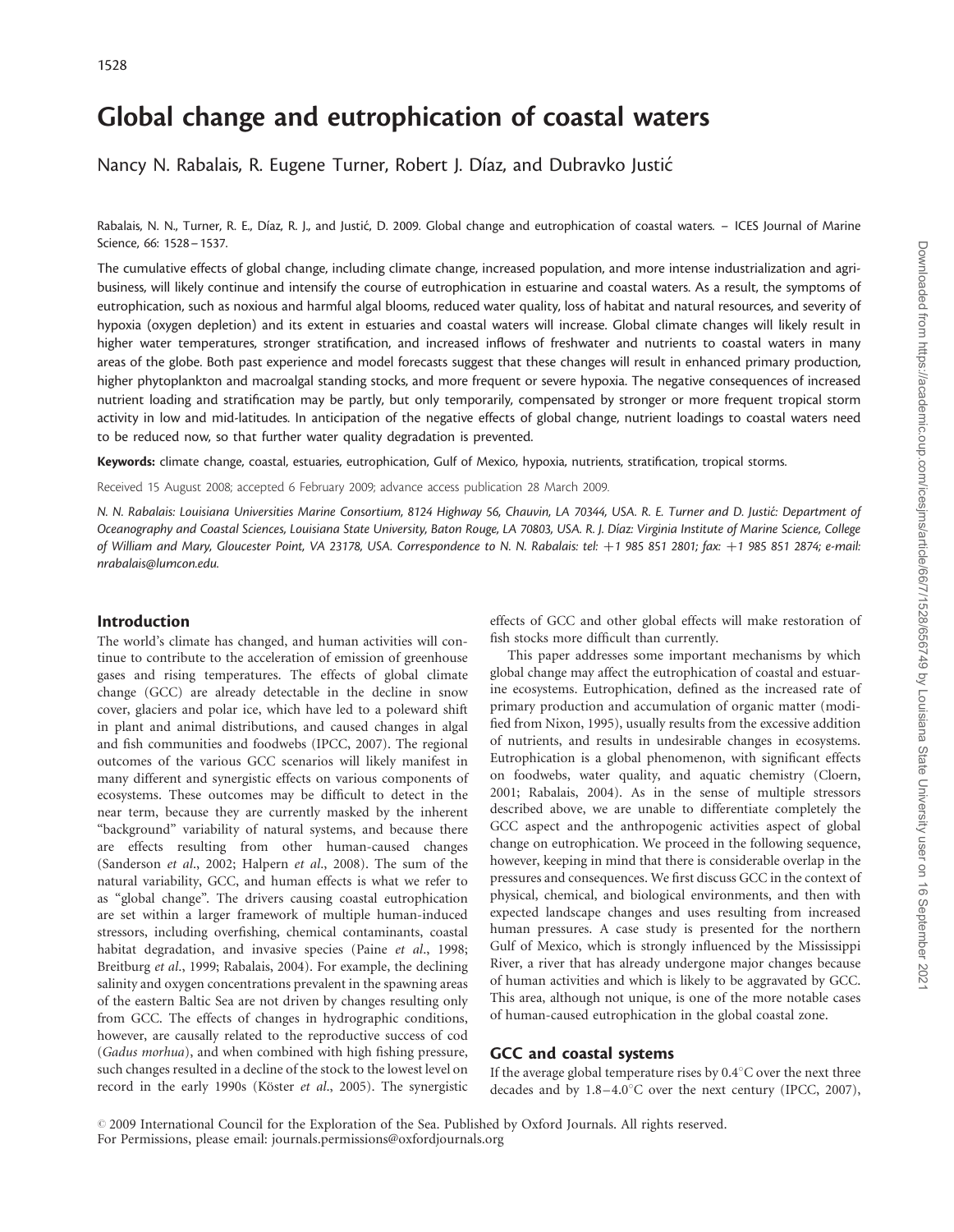there will be major changes in ecosystem structure and function, trophic interactions, and habitat ranges and migration patterns of many species. Most GCC scenarios project predominantly negative consequences for biodiversity and ecosystem goods and services (Figure 1). The major drivers of these changes are increased temperature, sea level rise, enhanced hydrological cycles, and shifts in wind patterns, which might alter coastal currents.

#### Temperature and salinity

Increasing temperatures on their own have the potential to strengthen pycnoclines (density differences dictated by a combination of temperature and salinity) in estuarine and coastal waters, but lower surface salinity (e.g. from increased freshwater run-off) would be more of a factor in stratifying the water column (Figure 2). For example, at  $20^{\circ}$ C and 32 psu, a 1-psu decline in salinity changes seawater density by a factor of about three relative to a  $1^{\circ}$ C increase in temperature (Fonfonoff and Millard, 1983). Stronger pycnoclines may result in less diffusion of oxygen from the upper part of the water column to the lower part of the water column, resulting in less dissolved oxygen in bottom waters. Decreasing oxygen concentrations in the lower part of the water column will negatively affect biological communities (Figure 3) and secondary production, and disrupt biogeochemical cycles (Díaz and Rosenberg, 1995, 2008; Rabalais et al., 2001a, 2001b).

#### Regional wind patterns

Increased temperatures may also affect regional wind patterns, resulting in changes in circulation and mixing. If wind patterns or intensity change, coastal currents and their effects on coastal waters might change to either aggravate a low oxygen condition or, conversely, to alleviate it. An example of the former happened off the Oregon and Washington coasts, where wind-driven shifts in the California Current System in 2001, and subsequent years, altered the long-term pattern of upwelling and resulted in extensive hypoxia along the inner shelf (Grantham et al., 2004; Chan et al., 2008).

#### Tropical storms and hurricanes

If the frequency of tropical storms and hurricanes increases as a result of increased water temperatures in the lower to midlatitudes as predicted by certain GCC models, the vulnerability of coastal habitats will increase greatly. Warmer Atlantic Ocean sea surface temperatures could increase the frequency and severity of tropical storms (Trenberth, 2005; Hoyos et al., 2006; Kerr, 2006). Recent analyses (reviewed by Kerr, 2008), however, suggested only a modest increase, or even a decrease, in the frequency and intensity of future Atlantic cyclones. Knutson et al. (2007) predicted a modest 18% decrease in the frequency of Atlantic hurricanes by the end of the 21st century and a few per cent increase in the intensity of storms. Conversely, Emanuel et al. (2008) forecasted a few per cent increase in storm frequency and a 7.5% increase in storm intensity.

The effects of hurricanes and tropical storms on stratification, and how much they temporarily alleviate hypoxia in the coastal waters of the northern Gulf of Mexico, depend on several factors (Rabalais et al., 2007a), which include barometric pressure, windspeed, storm trajectory, and the forward speed and circumference of the wind and wave field. The timing of storms is also critical. If



Figure 1. Potential physical and hydrological changes resulting from climate change and their interaction with current and future human activities. The dashed lines represent negative feedback to the system.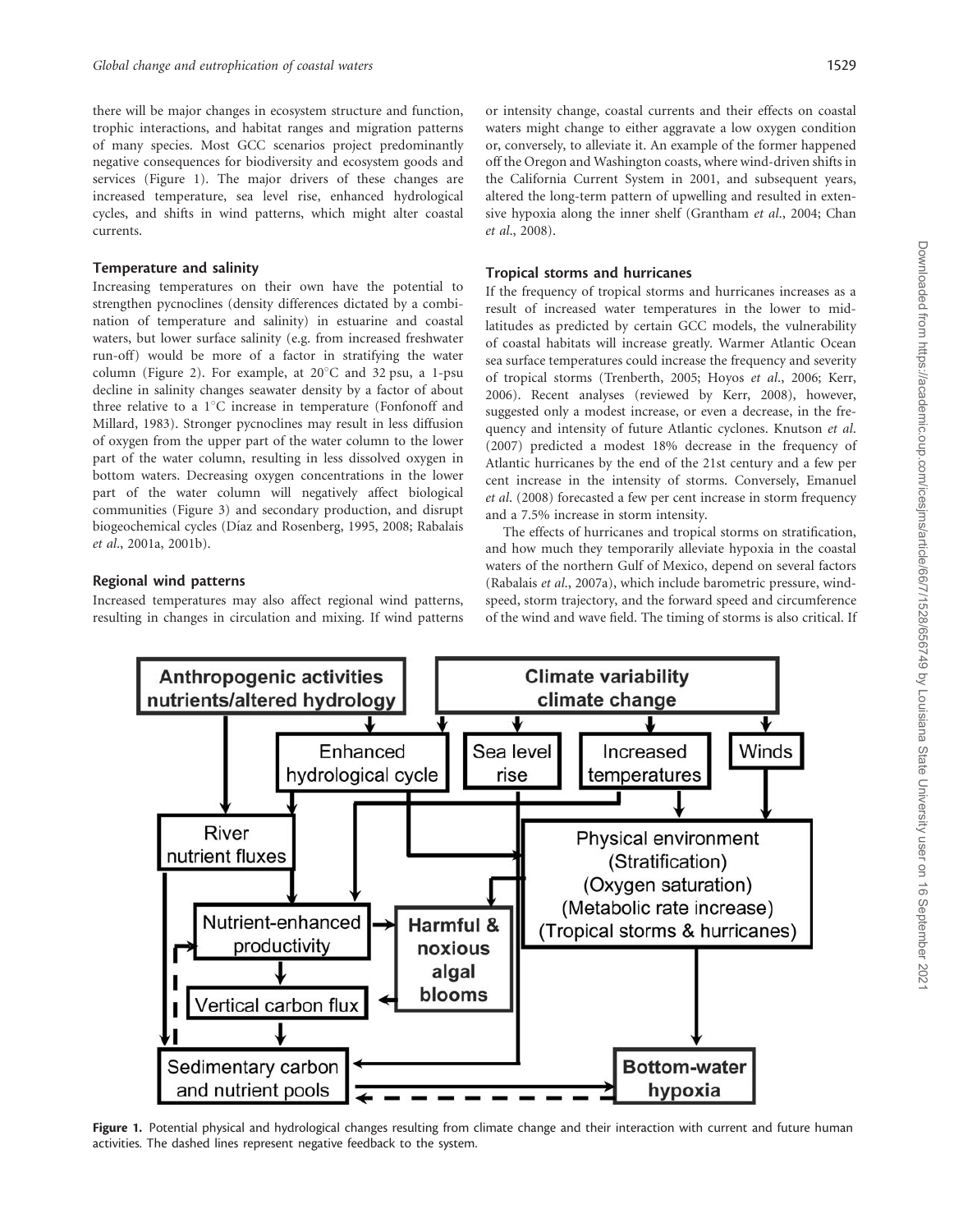

Figure 2. Typical thermocline, halocline, and oxycline for a station in 20 m,  $\sim$ 100 km west of the Mississippi River delta in midsummer (see Figure 5). The open symbols are recorded data, and the filled symbols are predicted changes with increased surface water temperature and increased freshwater discharge. For dissolved oxygen (D.O.), the predicted response is for lower oxygen in the upper water column because of decreased saturation and lower oxygen higher in the water column and lower values below the thermo- and halocline.



Figure 3. Schematic representation of the cascading effects of increasing nutrients in a coastal ecosystem. The harmful effects of nutrient overenrichment are presented in grey letters.

hurricanes occur early in the "hypoxia season", there will only be transient dissipation of hypoxia. If they occur later in summer, restratification may be slowed by an increasing frequency of autumn/winter storms (mixing and thermal turnover). Hurricanes have also caused the development of extensive hypoxia in North Carolina coastal waters and in some Florida systems. The primary factors in lowered dissolved oxygen concentrations after storms in Pamlico Sound, NC (Paerl et al., 2000; Bales, 2003), and Charlotte Harbor, FL (Tomasko et al., 2006), were the higher freshwater loading that resulted in increased stratification and the resuspension of sediments rich in organic carbon from eutrophication in preceding years. Similar situations were observed in the lower Atchafalaya River basin of Louisiana following Hurricane Andrew in 1992, Hurricane Rita in 2005, and Hurricanes Gustav and Ike in 2008.

### Biological processes

The rates of biological processes, including photosynthesis and respiration, are expected to increase with higher water temperatures, but only up to a point. For instance, primary production may proceed at a higher rate, but will eventually become limited by light (self-shading) or lack of nutrients. In addition, aerobic organisms will be brought closer to their thermal limits. These two factors, when combined, may result in a decrease in the physiological capacity of aerobic organisms (Pörtner and Knust, 2007).

### Enhanced hydrological cycle

Increased precipitation will result in more water, sediments, and nutrients reaching the coastal zone, where they are likely to enhance eutrophication through nutrient-enhanced production, increased stratification, or both (Cloern, 2001; Rabalais, 2004). Reduced precipitation will lower the amount of nutrients and water reaching the coastal zone and, perhaps, result in oligotrophication and reduced fisheries productivity. An example of humancaused reduction in freshwater discharge is the Nile River delta, where water retained by the Aswan High Dam led to a 90% reduction in floodwaters and nutrient loading of the Mediterranean Sea (Nixon, 2003). Fish and shrimp harvests declined by  $\sim$ 80% after the dam had been constructed. Even in areas with sufficient or increased precipitation, water withdrawal will continue to support human populations and production of food and fibre. The Huanghe's (Yellow River) water discharge to the sea steadily decreased since the 1950s (Yang et al., 1998). From 1990 to 1999, for example, the average water discharge from the Huanghe decreased to  $12.3 \times 10^9$  m<sup>3</sup> year<sup>-1</sup>, which was only 29% of its discharge in the 1950s (Wang et al., 2005). This was both the result of El Niño/Southern Oscillation events and large dam and reservoir construction on the Huanghe. A large proportion of the world's population is currently experiencing water stress (Vörösmarty et al., 2000), and water diversions are expected to increase.

#### Sea level rise

The GCC models predict that coastal zones will be exposed to an accelerated sea level rise and increased erosion. Most climate models predict that the eustatic sea level rise during the 21st century will be between 20 and 60 cm (IPCC, 2007). Human actions in the coastal zone have already affected the rate of relative sea level rise by levee and channel construction and withdrawal of water, oil and gas (Morton et al., 2002). Coastal wetlands, including saltmarshes and mangroves, are projected to be negatively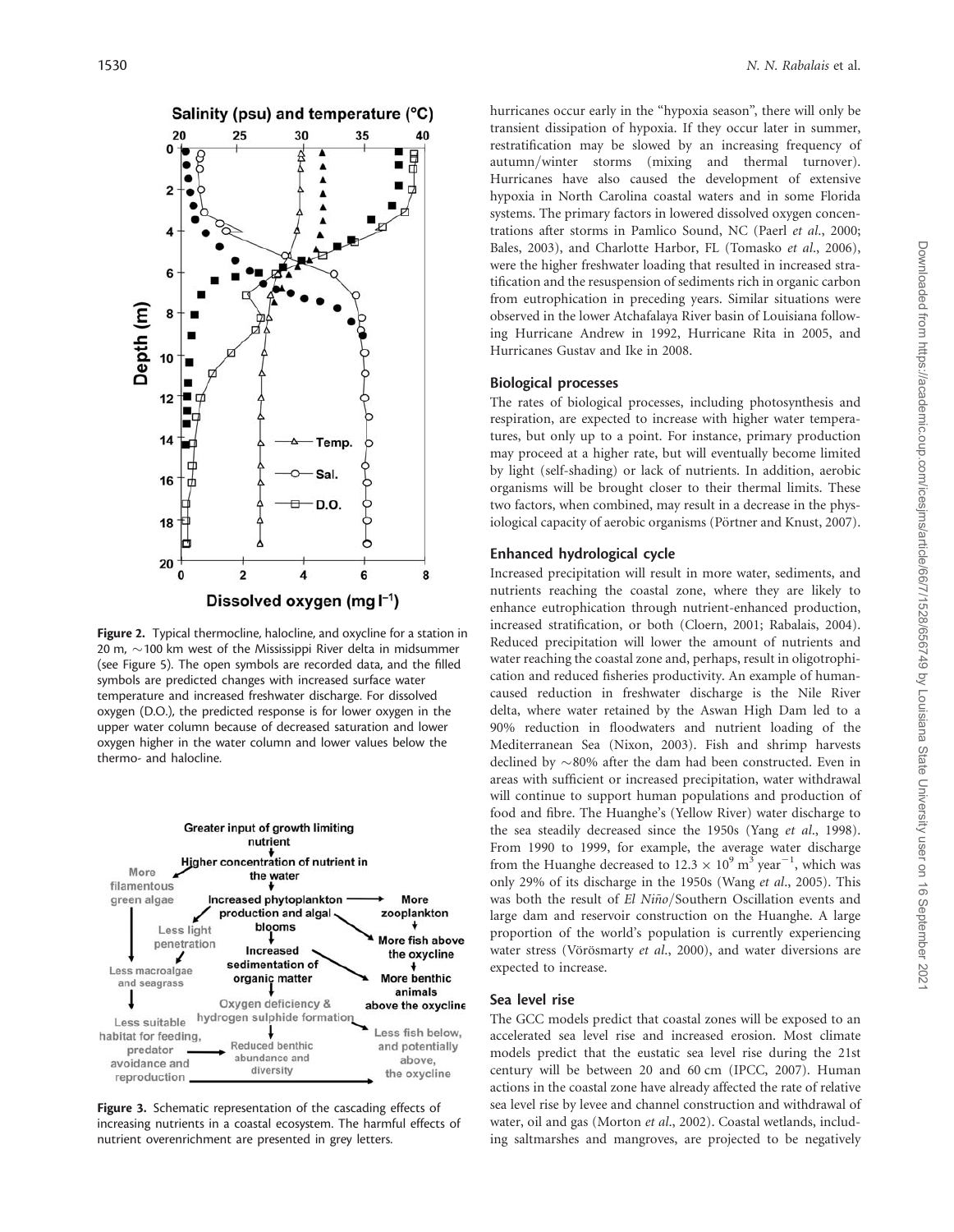affected by sea level rise, especially where they are constrained on their landward side by geomorphology, that is to say, a gradient of increasing elevation or sediment composition, or from the increasing human-induced pressures on coastal areas for space, resources, or pollutant loading, including higher nutrient fluxes. The world's coastal-zone population could grow from 1.2 billion people (in 1990) to between 1.8 and 5.2 billion people by the 2080s, adding to the negative effects of climate change. Coastal wetlands are important ecosystems because of their natural removal of reactive nitrogen (Galloway and Cowling, 2002) and many other pollutants. Decreases in wetland area will result in disruptions in the overall effectiveness of ecosystem services, particularly the removal of excess nutrients that could cause eutrophication. In addition, any degradation of marsh ecosystems associated with the subsequent release of organic matter and nutrients could for a limited time contribute to local instances of eutrophication (Figure 3).

#### Eutrophication and its symptoms

The causes of eutrophication should not be confused with the process itself. Eutrophication may result from changes in the physical characteristics of a system (e.g. hydrology), biological interactions (e.g. reduced grazing), or an increased organic and inorganic nutrient loading. Although the series of causes may include direct natural or anthropogenic carbon enrichment, eutrophication in the coastal ocean in the 20th and 21st centuries has more often been related to the excessive loading of nutrients, which stimulates phytoplankton growth. Humans are producing more and more reactive nitrogen and phosphorus, resulting in fluxes of nitrogen and phosphorus to coastal waters that far exceed their natural production rate (Bennett et al., 2001; Tilman et al., 2001; Galloway and Cowling, 2002; Foley et al., 2005). Eutrophication is likely to be aggravated where river discharge and fertilizer use increase (Figure 1).

When nutrient-limiting phytoplankton growth is added to an aquatic system, the response of the phytoplankton community is to increase its rate of production and biomass accumulation up to a point (Figure 3). The quantity of fish harvested from an area is positively proportional to the increase in nutrients—but only up to a threshold, after which fish harvests may decline (Caddy, 1993; Nixon and Buckley, 2002; Breitburg et al., 2009).

The beneficial aspects of increased primary production are illustrated in black letters in Figure 3, including the increase in fished species and their prey organisms. Negative effects can occur if the increase in nutrients is above the capacity of the system to absorb the increased phytoplankton production. Algal blooms may result in increased sedimentation of organic matter on the seabed and subsequent oxygen depletion when they decompose, especially below the pycnocline (Glibert et al., 2005). Once the oxygen concentration decreases to a critical level, mobile species flee the area, while sessile organisms initiate survival behaviours, or begin to die as dissolved oxygen continues to decline (Rabalais et al., 2001a, b; Díaz and Rosenberg, 2008).

Climate change and increased anthropogenic nutrient loading will make coastal ecosystems more susceptible to the development of hypoxia through enhanced stratification, decreased oxygen solubility, increased metabolism and remineralization rates, and increased production of organic matter. All these factors related to global change may progressively result in an onset of hypoxia earlier in the season and possibly an extended duration of hypoxia, as predicted for Chesapeake Bay (Boesch et al., 2007).

In some shallow-water, well-mixed eutrophic estuaries, the natural diel cycle of dissolved oxygen varies from supersaturation during the day to hypoxia or near-anoxia during the night. The long-term trends (1986–2004) in the well-mixed Skidaway estuary, and in other lower reaches of rivers and estuaries of Georgia, indicate a reduction in both surface and bottom dissolved oxygen saturation (no obvious increase in surface water temperature) that is attributed to increases in ambient concentrations of increased inorganic and organic nutrients, chlorophyll a, bacterial and heterotrophic community metabolism. Calm weather conditions and extended periods of cloud cover (i.e. less light), which reduces production of oxygen by primary producers, often exacerbate the problem of hypoxia in these systems (Verity et al., 2006; Tyler and Targett, 2007).

The prevalence of hypoxia in estuarine and coastal areas is increasing, which is consistent with the idea that hypoxia is largely driven by increased nutrient loading to coastal waters (Díaz and Rosenberg, 2008). The changes in various indices of eutrophication-related hypoxia in the United States demonstrate an increased percentage of estuarine and coastal ecosystems from the 1980s into the 2000s (Table 1). There has been almost

|                             | 1980s<br>Percentage of<br>estuaries <sup>a</sup> | 1990s                                   |                                    |                                   |                     | 2000s                                   |
|-----------------------------|--------------------------------------------------|-----------------------------------------|------------------------------------|-----------------------------------|---------------------|-----------------------------------------|
| <b>Region</b>               |                                                  | Percentage of<br>estuaries <sup>p</sup> | Percentage of<br>area <sup>b</sup> | <b>Maximum</b><br>area $(km^2)^b$ | Months <sup>c</sup> | Percentage of<br>estuaries <sup>a</sup> |
| North Atlantic              | 6                                                | 22                                      | $0 - 2$                            | 100                               | $7 - 9$             | 38                                      |
| Mid Atlantic                | 50                                               | 59                                      | $9 - 22$                           | 4 500                             | $6 - 9$             | 62                                      |
| South Atlantic              | 16                                               | 62                                      | $4 - 12$                           | 1 1 5 0                           | $5 - 9$             | 84                                      |
| Gulf of Mexico <sup>e</sup> | 66                                               | 84                                      | $12 - 27$                          | 8 3 0 0                           | $6 - 10$            | 91                                      |
| Gulf of Mexico <sup>t</sup> |                                                  | 86                                      | $32 - 66$                          | 20 200                            | $4 - 10$            |                                         |
| Pacific                     | 21                                               | 26                                      | $1 - 2$                            | 130                               | $8 - 10$            | 55                                      |
| Total US                    | 37                                               | $52^e$                                  | $8 - 19^e$                         | $14200^e$                         | $5 - 10$            | 64                                      |
|                             |                                                  | $53$ <sup>r</sup>                       | $21 - 43$ <sup>r</sup>             | 37 400 <sup>r</sup>               |                     |                                         |

Table 1. Percentage of US estuaries with reports of low dissolved oxygen or hypoxia along with the percentage of area and period of the year affected [modified from Rabalais (1998) with the addition of data from Díaz and Rosenberg (2008)].

<sup>a</sup>Based on Whitledge (1985).

 $b$ Based on Bricker et al. (1999).

<sup>c</sup>Months are referred to by number with  $1 =$  January, 2 = February, etc.

<sup>d</sup>Based on Díaz and Rosenberg (2008).

<sup>e</sup>Does not include the Mississippi/Atchafalaya river plume.

 $<sup>f</sup>$ Includes the Mississippi/Atchafalaya river plume.</sup>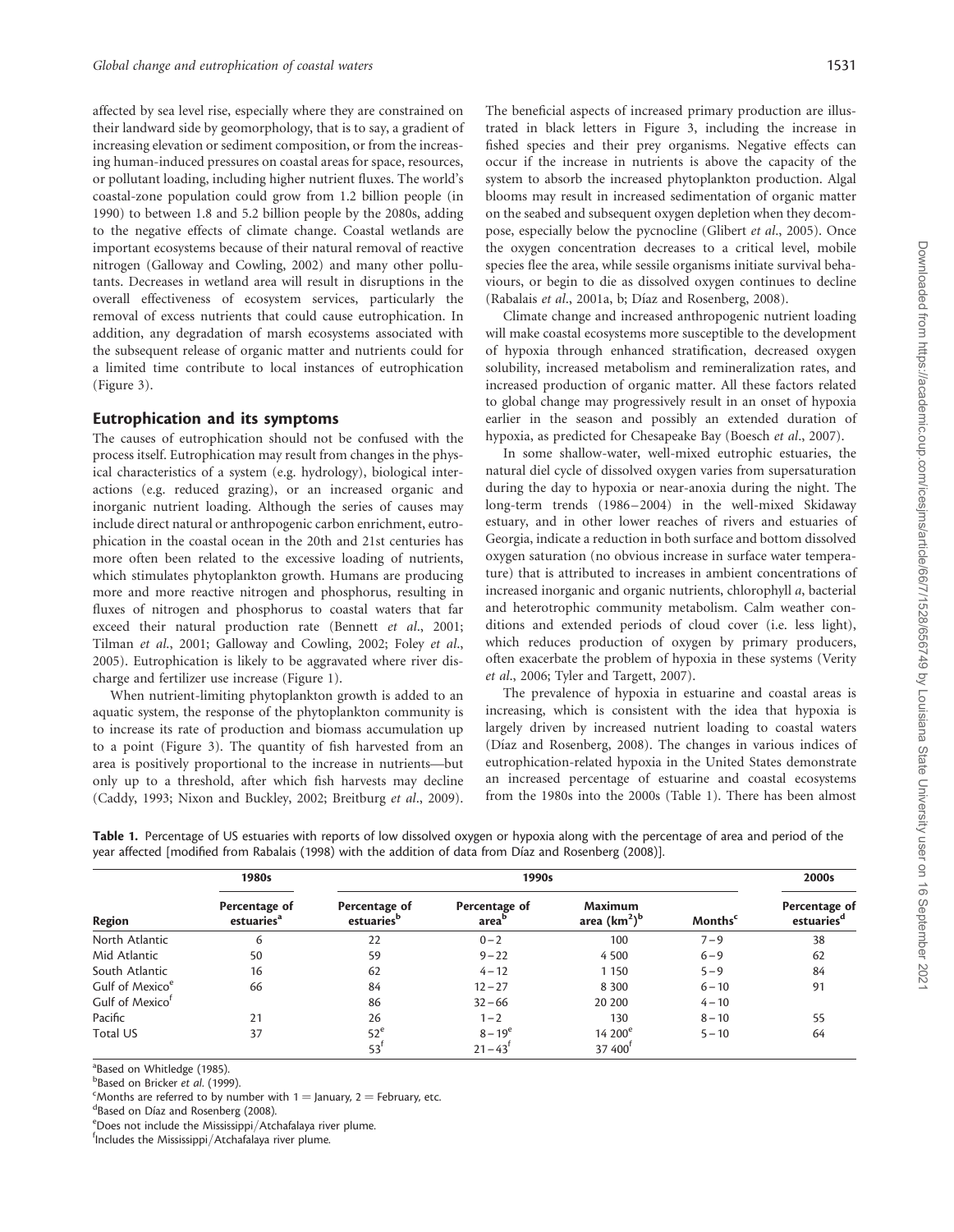a doubling in reports of systems with hypoxia over this 20-year period. It seems quite clear that more and more coastal systems, especially in areas of increased industrialization and mechanized farming, where physical conditions are appropriate and where nutrient loads are predicted to increase, are likely to become eutrophic (with accompanying hypoxia) in the future, even in the absence of GCC.

## Case history: Mississippi River watershed and Gulf of Mexico

The coupled Mississippi River watershed and coastal Gulf of Mexico ecosystem is a well-known example of continental-scale landscape change, with increased nutrient loads to the gulf resulting from human activity in the watershed (particularly from agricultural practices) and an eutrophic coastal ecosystem manifested by increased primary production and development of extensive and severe seasonal hypoxia (Turner and Rabalais, 1994, 2003, 2004; Rabalais et al., 1996, 2007a, b; Turner et al., 2007). The hypoxic zone in the Gulf of Mexico is the second largest humancaused hypoxic area in global coastal waters (Rabalais et al., 2002). Changes in the watershed, and subsequent flux of nutrients to the gulf, enhance the high phytoplankton productivity that results in noxious and harmful algal blooms and high organic loading to the seabed. The high freshwater discharge supports salinity stratification throughout the year, which is strengthened by warmer surface waters from spring to autumn.

### Changes in the Mississippi River watershed

The watershed encompasses  $>3$  225 000 km<sup>2</sup> of the North American continent and 41% of the area of the conterminous 48 states of the United States (Figure 4). The river ranks among the world's top ten rivers with regard to length, area of watershed, discharge, and sediment load (Milliman and Meade, 1983). Approximately 58% of the river basin is devoted to agricultural land (Goolsby et al., 1999). In general, average flows peak  $(22500 \text{ m}^3 \text{ s}^{-1})$  in March, April, and May, whereas low to average flows (as little as  $7000 \text{ m}^3 \text{ s}^{-1}$ ) occur in late summer and



Figure 4. Major sub-basins of the Mississippi River watershed: Upper (basins 5 and 6), Ohio (basins 1 and 2), Missouri (basins 3 and 4), Lower (basin 8), Arkansas (basin 7), and Red (basin 8). Source: Goolsby et al. (1999).

early autumn (Bratkovich et al., 1994). The timing, distribution, and temporal change of discharge volume into the northern Gulf of Mexico affect both the physical oceanography and biological processes leading to seasonal hypoxia.

The strongest correlate in all models that predict the size of the northern Gulf of Mexico hypoxic area is the spring nitrate (N) load of the Mississippi River (Scavia et al., 2003; Turner et al., 2005, 2006). Turner et al. (2008) further narrowed the uncertainty in this prediction by adding a year term to account for "legacy carbon" in the seabed and nutrient retention in the watershed. The nitrate load of the Mississippi River (the product of nitrate concentration  $\times$  discharge) increased  $\sim$ 300% from the 1950s to the mid-1990s (Figure 4; Goolsby et al., 1999; Goolsby and Battaglin, 2001; Turner et al., 2007). The most significant driver in the change of nitrate load is the increase in concentration of nitrate in the river, not the freshwater discharge (Donner et al., 2002; Justic et al., 2002). Conversely, there is a direct correlation between increases in stream flow and more intense farming practices (Raymond et al., 2008). Orthophosphate loads have not changed, but there has been slight increase in total phosphorus (Turner et al., 2007).

The upper part of the Mississippi River watershed (basins 1–6 of Figure 4) falls within the area of North America predicted to experience increased run-off (higher precipitation) and earlier peak discharge (increased temperature; IPCC, 2007; Milliman et al., 2008). An increase in precipitation (10–30% per century) should result in increased erosion and loss of phosphorus and increased flux of dissolved inorganic nitrogen, particularly nitrates, through the soils and artificially drained agriculture areas. An increase in the base flow of water, because of enhanced seasonal snowmelt, is predicted to result in a 1–2-week earlier peak stream flow. The spring peak delivery of nutrients and freshwater to the northern Gulf of Mexico begins a seasonal cycle of increased primary production and flux of organic matter to bottom waters, which subsequently results in low oxygen concentrations (Rabalais et al., 2007a). The combination of increased nutrient loads (from human activities) and increased freshwater discharge (from GCC) will aggravate the already high loads of nutrients from the Mississippi River to the northern Gulf of Mexico and strengthen stratification (all other factors remaining the same). Higher temperatures in other parts of the watershed are predicted to decrease precipitation and magnify drought conditions. The lower Mississippi River basin is within the sector of North America that should experience lower rainfall in summer, but not severe drought conditions as predicted for the southwestern United States or areas of Africa (IPCC, 2007).

#### Changes in the coastal Gulf of Mexico

Recent trends for the northern Gulf of Mexico with regard to temperature change indicate that the northeastern quadrant fell within the  $-0.2$  to 0.2°C temperature change for 1970–2004 and that the remaining quadrants fell within the  $0.2-1.0^{\circ}$ C temperature increase for the same period (IPCC, 2007). These trends are similar to what is predicted for most of the world's oceans, except for the eastern temperate Atlantic, which has a more substantial projected increase of  $1.0-2.0^{\circ}$ C. The projected average temperature increase in the ocean over the next century is  $1.5-2.0^{\circ}$ C (IPCC, 2007), which will most likely strengthen the pycnocline in the coastal waters of the Gulf of Mexico (Figure 2). A stronger pycnocline will lower the flux of dissolved oxygen from the upper water column to the lower water column.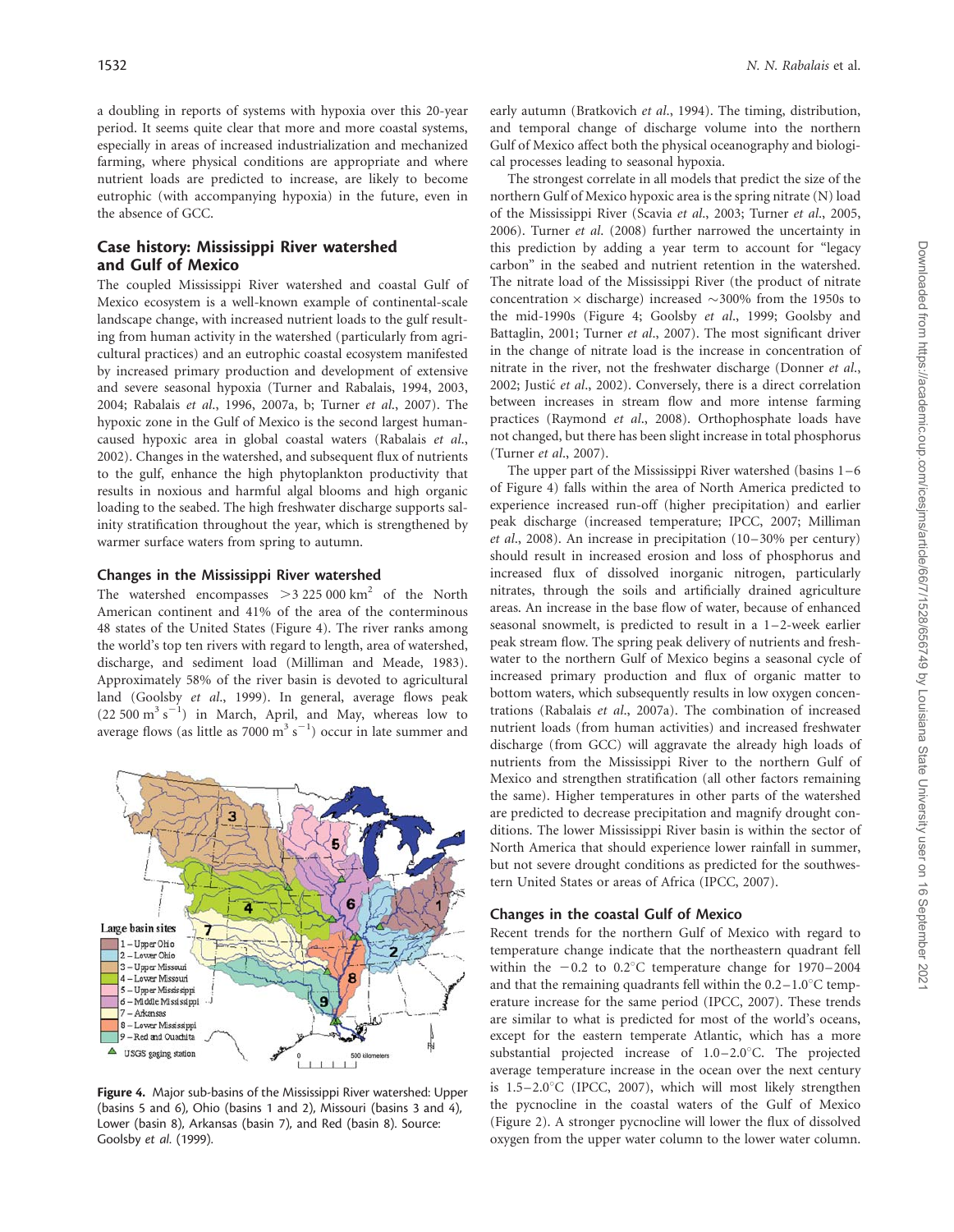

Figure 5. Distribution of bottom-water hypoxia on the Louisiana continental shelf in midsummer 2004 and 2005. The asterisk is the location of station C6C, which is in 20-m water depth, 100 km west of the Mississippi River delta in an area of frequent midsummer bottom-water hypoxia. Source: NNR, LUMCON.

Justić et al. (2002, 2003a) examined several climate change scenarios using projected coastal surface water temperatures and flux of nutrients from the Mississippi River watershed (Justic´ et al., 2003b). They used a coupled physical–biological model representative of a station 100 km west of the Mississippi River, in an area of high-frequency occurrence of midsummer hypoxia, in 20-m water depth and with an average pycnocline at 10 m (Figures 2 and 5; Justic et al., 1996, 1997). The nominal model was based on an observed time-series (1955–2000) for temperature, river freshwater discharge, and nitrate flux. The results of model simulations identified the mid-1970s as a start of the recurring hypoxia in the lower water column (Justic et al., 2002). These results agree well with first reports documenting hypoxia in the northern Gulf of Mexico (Rabalais et al., 2002) and retrospective analyses of sedimentary records for surface water productivity and bottom-water oxygen conditions (Rabalais et al., 2007b). Model simulations that reflected predicted changes in Mississippi River discharge, nutrient concentration, and increasing water temperature were used to calculate the percentage change in the number of years with hypoxia compared with the nominal model. According to the nominal model, there were 19 years that were hypoxic in summer between 1955 and 2000 (Table 2). The number of years with hypoxia for a scenario with pre-1967 nitrate–N concentrations was zero. Miller and Russell (1992) suggested that the average annual discharge of the Mississippi River would increase by 20%, if the concentration of atmospheric  $CO<sub>2</sub>$  doubled. Similar estimates by Milliman et al. Table 2. Simulated changes in the frequency of bottom-water hypoxia in the northern Gulf of Mexico in response to various climatic and nitrogen loading scenarios (from Justić et al., 2003b).

| Model scenario                            | Number of<br>years with<br>hypoxia | Percentage change<br>relative to<br>$<$ 2 mg O <sub>2</sub> $I^{-1}$ , the<br>nominal model |
|-------------------------------------------|------------------------------------|---------------------------------------------------------------------------------------------|
| Nominal model                             | 19                                 |                                                                                             |
| $1955 - 1967$ N – NO <sub>3</sub>         | $\Omega$                           | $\infty$                                                                                    |
| $-30\%$ Q                                 | 8                                  | $-58$                                                                                       |
| $+20\%$ Q                                 | 26                                 | $+37$                                                                                       |
| $+4^{\circ}C$                             | 25                                 | $+32$                                                                                       |
| +20% Q and +4 $\degree$ C                 | 31                                 | $+63$                                                                                       |
| Management of $-30\%$ N – NO <sub>3</sub> | 12                                 | $-37$                                                                                       |

The nominal model was forced using time-series of observed monthly values of the Mississippi River discharge (Q) and nitrate–N concentration  $(N-NO<sub>3</sub>)$  over a base period from 1955 to 2000. The scenarios were based on projections of general circulation models for the continental United States, as well as proposed nutrient management plans.

(2008) predict a 20% increase in Mississippi discharge. Scenarios for a  $4^{\circ}$ C increase in surface water temperature and a 20% increase in freshwater discharge (Miller and Russell, 1992) resulted in an increased frequency of hypoxia of 37 and 32%, respectively. If the increase in temperature and freshwater discharge were coupled, it resulted in a predicted 63% increase in the number of years with hypoxia. Conversely, a 30% decrease in river discharge over the same period (Wolock and McCabe, 1999) resulted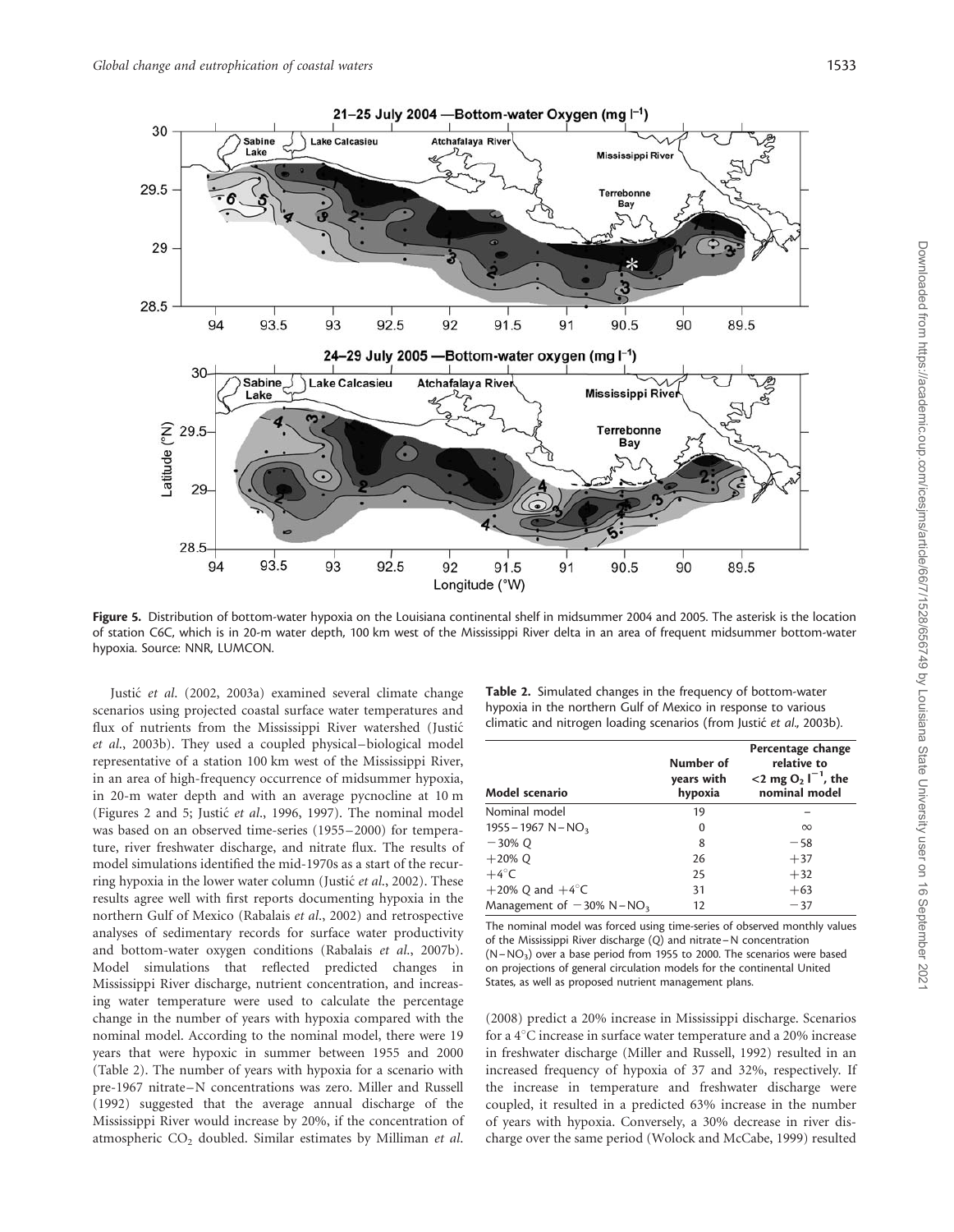in a predicted 58% decrease in the number of hypoxic years. As a simulation of nutrient management strategies that would reduce the concentration of nitrate–N in the Mississippi River, Justic´ et al. (2003a) applied a 30% reduction in nitrate–N concentration to the nominal model and predicted that the number of years with hypoxia would be reduced by 37%.

### Hypoxia and hurricanes

The 2005 tropical storm season for the Gulf of Mexico is notorious for the devastating effect of hurricanes Katrina (in August) and Rita (in September) on the Louisiana coast. However, two additional earlier storms—hurricanes Cindy and Dennis generated sufficiently high wave and windfields to disrupt hypoxia on the Louisiana shelf in July, before the scheduled cruise that maps the extent of midsummer hypoxia took place. The subsequent size of the hypoxic area was smaller  $(11 840 \text{ km}^2)$  than predicted by the nitrate–N load in May  $(16083 \text{ km}^2)$  based on the Turner et al.  $(2006)$  model (Figure 5). However, hypoxia had re-established across a larger area by August (NNR, unpublished data), when Hurricane Katrina crossed the southeastern Louisiana coast. The variability in the changes of oxygen conditions near the bottom in a 20-m water column is illustrated by the 2003 hurricane season (Figure 6). The passage of several tropical storms and hurricanes in June–August 2003 disrupted stratification and hypoxia, but to varying degrees. The path of Tropical Storm Bill was very

close to station C6C, but it passed rapidly north and the wave field was insufficient to re-aerate the bottom waters. Although it passed well to the south of station C6C, Hurricane Claudette generated a field of 30-knot winds at the site of the observing system, as it moved slowly towards the west. As with Hurricanes Cindy and Dennis in 2005, which resulted in a smaller area of hypoxia than predicted for the spring nitrate–N load, the effect of Hurricane Claudette in 2003 was sufficient to reduce the size of the bottomwater hypoxia to 8560 km<sup>2</sup>, which was  $\sim$  2.5% less than the predicted size of 20 000 km2 . Tropical Storms Erika and Grace had opposite effects. The former had no effect on hypoxia former, whereas the latter caused an increase in bottom oxygen.

#### Summary

There is little doubt that human population growth and human activities have altered global climate, landscapes, hydrological cycles, and the flux of nutrients essential to plant growth at accelerating rates over the past several centuries (Vitousek et al., 1997; Galloway and Cowling, 2002; Galloway et al., 2003; IPCC, 2007). The continued and accelerated export of nitrogen and phosphorus to the world's coastal ocean, even without climate change, is the trajectory to be expected unless societal intervention in the form of controls or changes in culture are successfully pursued. The largest proportional increases in nutrient loading are predicted for southern and eastern Asia, and are associated with population growth, subsequent increased fertilizer use, and increased



Figure 6. Bottom-water dissolved oxygen concentrations at 20-m water depth at station C6C (Figure 5) for June–August 2003, with the timing of tropical storms and hurricanes superimposed. The horizontal dotted line at 2 mg  $I^{-1}$  represents the operational definition of hypoxia. The vertical dashed lines delimit the temporal extent of various tropical storms and hurricanes. Source: NNR, LUMCON.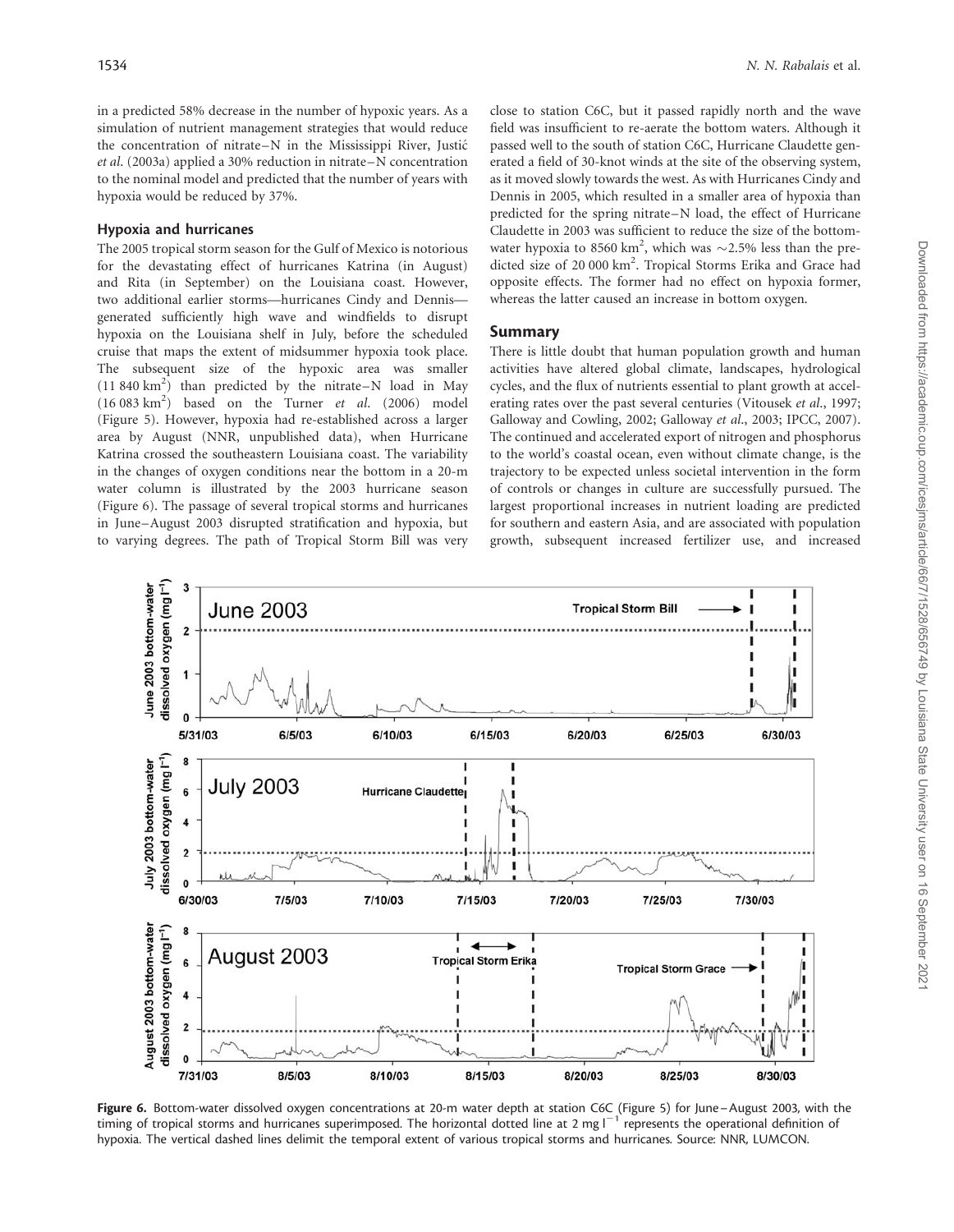industrialization (Seitzinger et al., 2002). These excess nutrients are finding their way to the coastal zones in increasing amounts, especially during the last half of the 20th century. The increased production of biofuels in many countries will further amplify nutrient delivery from the land to the sea (National Research Council, 2007; Runge and Senauer, 2007; Simpson et al., 2007).

Coastal water quality is currently on the decline. The projected increased nutrient loading is predicted to increase the incidence and severity of eutrophication and hypoxic water formation. The likelihood of strengthened stratification alone, from increased surface water temperature as the global climate warms, is sufficient to worsen hypoxia where it currently exists and will facilitate its formation in other coastal areas. The interplay of increased nutrients and stratification may be offset by the potential for more frequent and/or severe tropical storm systems. The future activity of tropical storms under increased global temperatures, however, is unclear, remains the subject of debate, and only temporarily alleviates hypoxia.

The overall forecast is for more eutrophication and for hypoxia to worsen, with increased occurrence, frequency, intensity, and duration. The need remains for water and resource managers to reduce nutrient loads to reduce global eutrophication and its associated negative effects and to prevent further degradation.

#### Acknowledgements

We thank the National Oceanic and Atmospheric Administration, Center for Sponsored Coastal Ocean Research, NGOMEX06 grant numbers NA06NPS4780197 to the Louisiana Universities Marine Consortium and Louisiana State University and NA06NOS4780141 to LSU for support. This is publication number 104 of the NOAA CSCOR NGOMEX program.

#### References

- Bales, J. D. 2003. Effects of Hurricane Floyd inland flooding, September–October 1999, on tributaries to Pamlico Sound, North Carolina. Estuaries, 26: 1319–1328.
- Bennett, E. M., Carpenter, S. R., and Caraco, N. F. 2001. Human impact on erodable phosphorus and eutrophication: a global perspective. BioScience, 51: 227-234.
- Boesch, D. F., Coles, V. J., Kimmel, D. G., and Miller, W. D. 2007. Ramifications of climate change for Chesapeake Bay hypoxia. In Regional Impacts of Climate Change, Four Case Studies in the United States, pp. 57–70. Ed. by K. L. Ebi, G. A. Meehl, D. Blanchet, R. R. Twilley, and D. F. Boesch. Pew Center on Global Climate Change, Arlington, Virginia. 80 pp.
- Bratkovich, A., Dinnel, S. P., and Goolsby, D. A. 1994. Variability and prediction of freshwater and nitrate fluxes for the Louisiana–Texas shelf: Mississippi and Atchafalaya River source functions. Estuaries, 17: 766–778.
- Breitburg, D., Seitzinger, S., and Sanders, J. (Eds.) 1999. The effects of multiple stressors on freshwater and marine ecosystems. Limnology and Oceanography, 44: 739–972.
- Breitburg, D. L., Hondorp, D. W., Davias, L. A., and Díaz, R. J. 2009. Hypoxia, nitrogen, and fisheries: integrating effects across local and global landscapes. Annual Review of Marine Science, 1: 329–349. doi: 10.1146/annurev.marine.010908.163754.
- Bricker, S. B., Clement, C. G., Pirhalla, D. E., Orlando, S. P., and Farrow, D. R. G. 1999. National Estuarine Eutrophication Assessment. Effects of Nutrient Enrichment in the Nation's Estuaries. National Oceanic and Atmospheric Administration, National Ocean Service Special Projects Office, Rockville, MD.
- Caddy, J. F. 1993. Toward a comparative evaluation of human impacts on fishery ecosystems of enclosed and semi-enclosed seas. Reviews in Fisheries Science, 1: 57–95.
- Chan, F., Barth, J. F., Lubchenco, J., Kirincich, A., Weeks, H., Peterson, W. T., and Menge, B. B. 2008. Emergence of anoxia in the California Current Large Marine Ecosystem. Science, 319: 920.
- Cloern, J. E. 2001. Review. Our evolving conceptual model of the coastal eutrophication problem. Marine Ecology Progress Series, 210: 223–253.
- Díaz, R. J., and Rosenberg, R. 1995. Marine benthic hypoxia: a review of its ecological effects and the behavioural responses of benthic macrofauna. Oceanography and Marine Biology An Annual Review, 33: 245–303.
- Díaz, R. J., and Rosenberg, R. 2008. Spreading dead zones and consequences for marine ecosystems. Science, 321: 926–929.
- Donner, S. D., Coe, M. T., Lenters, J. D., Twine, T. E., and Foley, J. A. 2002. Modeling the impact of hydrological changes on nitrate transport in the Mississippi River basin from 1955 to 1994. Global Biochemical Cycles, 16. doi:10.1029/2001GB001396.
- Emanuel, K., Sundararajan, R., and Williams, J. 2008. Hurricanes and global warming, results from downscaling IPCC AR4 simulations. Bulletin of the American Meteorological Society. doi:10.1175/ BAMS-89-3-347.
- Foley, J. A., DeFries, R., Asner, G. P., Barford, C., Bonan, G., Carpenter, S. R., Chapin, F. S., et al. 2005. Global consequences of land use. Science, 309: 570–574.
- Fonfonoff, P., and Millard, R. C. 1983. Algorithms for computation of fundamental properties of seawater. UNESCO Technical Papers in Marine Sciences, 44. 53 pp.
- Galloway, J. N., Aber, J. D., Erisman, J. W., Seitzinger, S. P., Howarth, R. W., Cowling, E. B., and Cosby, B. J. 2003. The nitrogen cascade. BioScience, 53: 341–356.
- Galloway, J. N., and Cowling, E. B. 2002. Reactive nitrogen and the world: two hundred years of change. Ambio, 31: 64–71.
- Glibert, P. M., Seitzinger, S., Heil, C. A., Burkholder, J. M., Parrow, M. W., Codispoti, L. A., and Kelly, V. 2005. The role of eutrophication in the global proliferation of harmful algal blooms. Oceanography, 18: 198–209.
- Goolsby, D. A., and Battaglin, W. A. 2001. Long-term changes in concentrations and flux of nitrogen in the Mississippi River basin, USA. Hydrologic Processes, 15: 1209–1226.
- Goolsby, D. A., Battaglin, W. A., Lawrence, G. B., Artz, R. S., Aulenbach, B. T., Hooper, R. P., Keeney, D. R., et al. 1999. Flux and Sources of Nutrients in the Mississippi–Atchafalaya River basin. Topic 3. Report for the Integrated Assessment on Hypoxia in the Gulf of Mexico. National Oceanic and Atmospheric Administration, Coastal Ocean Program Decision Analysis Series, 17, Silver Spring, MD.
- Grantham, B. A., Chan, F., Nielsen, K. J., Fox, D. S., Barth, J. A., Huyer, A., Lubchenco, J., et al. 2004. Upwelling-driven nearshore hypoxia signals ecosystem and oceanographic changes in the northeast Pacific. Nature, 429: 749–754.
- Halpern, B. S., Walbridge, S., Selkoe, K. A., Kappel, C. V., Micheli, F., D'Agrosa, C., Bruno, J. F., et al. 2008. A global map of human impact on marine ecosystems. Science, 319: 948–952.
- Hoyos, C. D., Agudelo, P. A., Webster, P. J., and Curry, J. A. 2006. Deconvolution of the factors contributing to the increase in global hurricane intensity. Science, 312: 94–97.
- Intergovernmental Panel on Climate Change (IPCC). 2007. Climate Change 2007—Impacts, Adaptation and Vulnerability. Contribution of Working Group II to the Fourth Assessment Report of the Intergovernmental Panel on Climate Change. Ed. by M. I. Parry, O. F. Canziani, J. P. Patulikof, P. J. van der Linden, and C. E. Hanson. Cambridge University Press, Cambridge, UK. 976 pp.
- Justić, D., Rabalais, N. N., and Turner, R. E. 1996. Effects of climate change on hypoxia in coastal waters: a doubled  $CO<sub>2</sub>$  scenario for the northern Gulf of Mexico. Limnology and Oceanography, 41: 992–1003.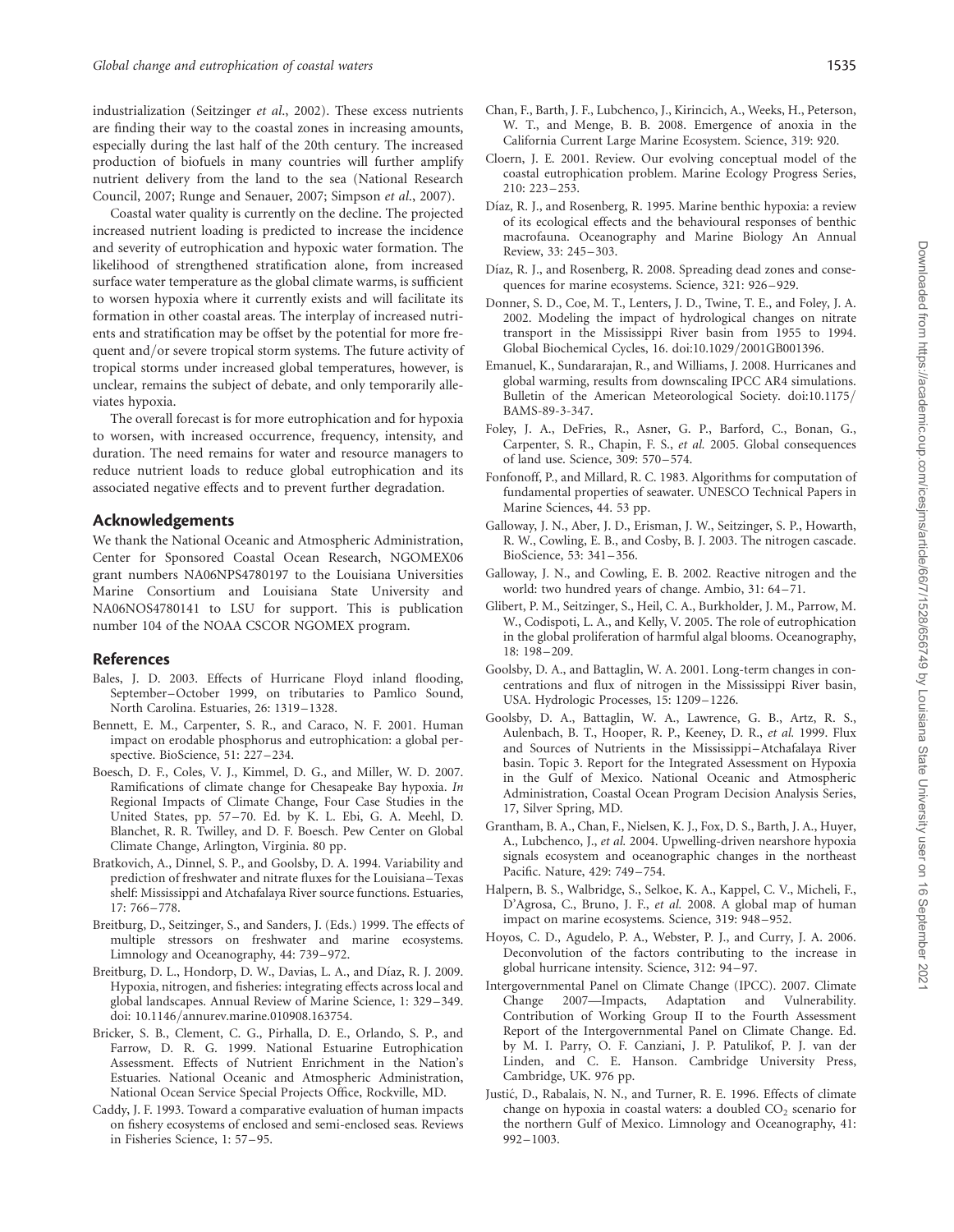- Justić, D., Rabalais, N. N., and Turner, R. E. 1997. Impacts of climate change on net productivity of coastal waters: implications for carbon budget and hypoxia. Climate Research, 8: 225–237.
- Justic´, D., Rabalais, N. N., and Turner, R. E. 2002. Modeling the impacts of decadal changes in riverine nutrient fluxes on coastal eutrophication near the Mississippi River delta. Ecological Modeling, 152: 33–46.
- Justić, D., Rabalais, N. N., and Turner, R. E. 2003a. Simulated responses of the Gulf of Mexico hypoxia to variations in climate and anthropogenic nutrient loading. Journal of Marine Systems, 42: 115–126.
- Justić, D., Rabalais, N. N., and Turner, R. E. 2003b. Climatic influences on riverine nitrate flux: implications for coastal marine eutrophication and hypoxia. Estuaries, 26: 1–11.
- Kerr, R. 2006. Global warming may be homing in on Atlantic hurricanes. Science, 314: 910–911.
- Kerr, R. A. 2008. Hurricanes won't go wild, according to climate models. Science, 320: 199.
- Knutson, T. R., Sirutis, J. J., Garner, S. T., Held, I. M., and Tuley, R. E. 2007. Simulation of the recent multi-decadal increase of Atlantic hurricane activity using an 18-km-grid regional model. Bulletin of the American Meteorology Society, 88: 1549–1565.
- Köster, F. W., Möllmann, C., Hinrichsen, H-H., Wieland, K., Tomkiewicz, J., Kraus, G., Voss, R., et al. 2005. Baltic cod recruitment—the impact of climate variability on key processes. ICES Journal of Marine Science, 62: 1408–1425.
- Miller, J. R., and Russell, G. L. 1992. The impact of global warming on river runoff. Journal of Geophysical Research, 97: 2757–2764.
- Milliman, J. D., Farnsworth, K. L., Jones, P. D., Xu, K. H., and Smith, L. C. 2008. Climatic and anthropogenic factors affecting river discharge to the global ocean, 1951–2000. Global and Planetary Change, 62: 187–194.
- Milliman, J. D., and Meade, R. H. 1983. World-wide delivery of river sediment to the ocean. Journal of Geology, 91: 1–21.
- Morton, R. A., Buster, N., and Krohn, M. D. 2002. Subsurface controls on historical subsidence rates and associated wetland loss in southcentral Louisiana. Gulf Coast Association of Geological Societies, 52: 767–778.
- National Research Council. 2007. Water Implications of Biofuels Production in the United States. National Academy Press, Washington, DC.
- Nixon, S. W. 1995. Coastal marine eutrophication: a definition, social causes, and future concerns. Ophelia, 41: 199–219.
- Nixon, S. W. 2003. Replacing the Nile: are anthropogenic nutrients providing the fertility once brought to the Mediterranean by a great river? Ambio, 32: 30–39.
- Nixon, S. W., and Buckley, B. A. 2002. "A strikingly rich zone" nutrient enrichment and secondary production in coastal marine ecosystems. Estuaries, 25: 782–796.
- Paerl, H. W., Bales, J. D., Ausley, L. W., Buzzelli, C. P., Crowder, L. A., Eby, L. B., Go, M., et al. 2000. Hurricane's hydrological, ecological effects linger in major US estuary. Eos, Transactions of the American Geophysical Union, 81: 457–462.
- Paine, R. T., Tegner, M. J., and Johnson, E. A. 1998. Compounded perturbations yield ecological surprises. Ecosystems, 1: 535–545.
- Pörtner, H. O., and Knust, R. 2007. Climate change affects marine fishes through the oxygen limitation of thermal tolerance. Science, 315: 95–97.
- Rabalais, N. N. 1998. Oxygen depletion in coastal waters. National Oceanic and Atmospheric Administration State of the Coast Report, Silver Spring, MD. 52 pp.
- Rabalais, N. N. 2004. Eutrophication, Chapter 21. In The Global Coastal Ocean: Multiscale Interdisciplinary Processes. The Sea, 13, pp. 819–865. Ed. by A. R. Robinson, J. McCarthy, and B. J. Rothschild. Harvard University Press, Cambridge, MA.
- Rabalais, N. N., Harper, D. E., and Turner, R. E. 2001a. Responses of nekton and demersal and benthic fauna to decreasing oxygen

concentrations. In Coastal Hypoxia: Consequences for Living Resources and Ecosystems, pp. 115–128. Ed. by N. N. Rabalais, and R. E. Turner. Coastal and Estuarine Studies, 58. American Geophysical Union, Washington, DC. 454 pp.

- Rabalais, N. N., Smith, L. E., Harper, D. E., and Justić, D. 2001b. Effects of seasonal hypoxia on continental shelf benthos. In Coastal Hypoxia: Consequences for Living Resources and Ecosystems, pp. 211–240. Ed. by N. N. Rabalais, and R. E. Turner. Coastal and Estuarine Studies, 58. American Geophysical Union, Washington, DC. 454 pp.
- Rabalais, N. N., Turner, R. E., Justic´, D., Dortch, Q., Wiseman, W. J., and Sen Gupta, B. K. 1996. Nutrient changes in the Mississippi River and system responses on the adjacent continental shelf. Estuaries, 19: 386–407.
- Rabalais, N. N., Turner, R. E., and Scavia, D. 2002. Beyond science into policy: Gulf of Mexico hypoxia and the Mississippi River. BioScience, 52: 129–142.
- Rabalais, N. N., Turner, R. E., Sen Gupta, B. K., Boesch, D. F., Chapman, P., and Murrell, M. C. 2007a. Characterization and long-term trends of hypoxia in the northern Gulf of Mexico: does the science support the Action Plan? Estuaries and Coasts, 30: 753–772.
- Rabalais, N. N., Turner, R. E., Sen Gupta, B. K., Platon, E., and Parsons, M. L. 2007b. Sediments tell the history of eutrophication and hypoxia in the northern Gulf of Mexico. Ecological Applications, 17(Suppl.): S129–S143. [Special Issue, Nutrient Enrichment of Estuarine and Coastal Marine Environments].
- Raymond, P. A., Oh, N-H., Turner, R. E., and Broussard, W. 2008. Anthropogenic enhanced fluxes of water and carbon from the Mississippi River. Nature, 451: 449–452.
- Runge, C. F., and Senauer, B. 2007. How biofuels could starve the poor. Foreign Affairs May/June 2007. http://www.foreignaffairs. org/20070501faessay86305/c-ford-runge-benjamin-senauer/howbiofuels-could-starve-the-poor.html.
- Sanderson, E. W., Jaiteh, M., Levy, M. A., Redford, K. H., Wannebo, A. V., and Woolmer, G. 2002. The human footprint and the last of the wild. BioScience, 52: 891–904.
- Scavia, D., Rabalais, N. N., Turner, R. E., Justić, D., and Wiseman, W. J. 2003. Predicting the response of Gulf of Mexico hypoxia to variations in Mississippi River nitrogen load. Limnology and Oceanography, 48: 951–956.
- Seitzinger, S. P., Kroeze, C., Bouwman, A. F., Caraco, N., Dentene, F., and Styles, R. V. 2002. Global patterns of dissolved inorganic and particulate nitrogen inputs to coastal systems: recent conditions and future projections. Estuaries, 25: 640–655.
- Simpson, T., Pease, J., McGee, B., Smith, M., and Korcak, R. 2007. Biofuels and Water Quality. Meeting the Challenge and Protecting the Environment. Mid-Atlantic Regional Water Program Report, 07-04. University of Maryland, College Park, MD. 8 pp.
- Tilman, D., Fargione, J., Wolff, B., D'Antonio, C., Dobson, A., Howarth, R., Schindler, D., et al. 2001. Forecasting agriculturally driven global environmental change. Science, 292: 281–284.
- Tomasko, D. A., Anastasiou, C., and Kovach, C. 2006. Dissolved oxygen dynamics in Charlotte Harbor and its contributing watershed, in response to Hurricanes Charley, Frances, and Jeanne impacts and recovery. Estuaries and Coasts, 29: 932–938.
- Trenberth, K. 2005. Uncertainty in hurricanes and global warming. Science, 308: 1753–1754.
- Turner, R. E., and Rabalais, N. N. 1994. Coastal eutrophication near the Mississippi river delta. Nature, 368: 619–621.
- Turner, R. E., and Rabalais, N. N. 2003. Linking landscape and water quality in the Mississippi River basin for 200 years. BioScience, 53: 563–572.
- Turner, R. E., and Rabalais, N. N. 2004. Suspended sediment, C, N, P, and Si yields from the Mississippi River basin. Hydrobiologia, 511: 79–89.